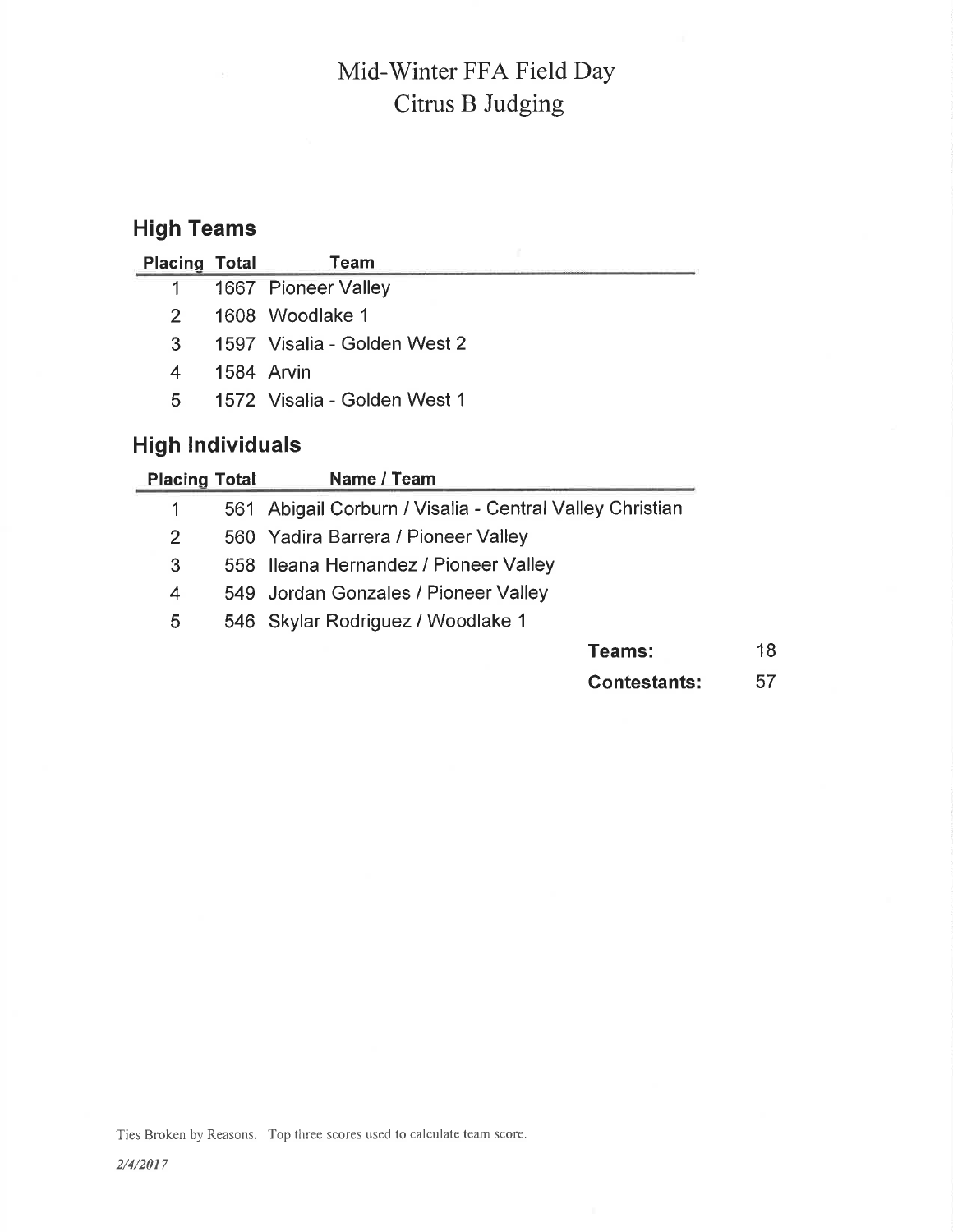### Citrus B Judging

Teams: Contestants: 1B 

#### High Teams High lndividuals Placing Total Name/Team Placing Total Team Pioneer Valley  $\overline{1}$  Abigail Corburn / Visalia - Central Valley Christian 1608 Woodlake 1 Yadira Barrera / Pioneer Valley Visalia - Golden West 2 lleana Hernandez / Pioneer Valley Arvin Jordan Gonzales / Pioneer Valley Visalia - Golden West <sup>1</sup> Skylar Rodriguez / Woodlake <sup>1</sup>

#### Sub Contest High Teams Sub Contest High Individuals

| <b>Sub Contest Placing Team</b> |    |                                       | <b>Score</b> | Sub Contest Placing Name/Team |   | <b>Score</b>                                   |     |
|---------------------------------|----|---------------------------------------|--------------|-------------------------------|---|------------------------------------------------|-----|
| Oranges                         | 1. | Arvin                                 | 410          | Oranges                       | 1 | Bailey Gruber/Visalia - Golden West 2          | 142 |
|                                 | 2  | <b>Pioneer Valley</b>                 | 408          |                               | 2 | Francisco Cervantes/Arvin                      | 139 |
|                                 | 3. | Visalia - Central Valley<br>Christian | 401          |                               | 3 | Anthony Delgado/Visalia - Golden West          | 139 |
|                                 | 4  | Visalia - Golden West 2               | 397          |                               | 4 | Jordan Gonzales/Pioneer Valley                 | 138 |
|                                 | 5  | Visalia - Golden West 1               | 397          |                               | 5 | Paige Clarke/Lemoore                           | 137 |
| Grapefruit                      | 1  | Arvin                                 | 424          | Grapefruit                    | 1 | Fabiola Tinoco/Arvin                           | 146 |
|                                 | 2  | Visalia - Central Valley              | 416          |                               | 2 | Francisco Cervantes/Arvin                      | 145 |
|                                 |    | Christian<br>Pioneer Valley           | 412          |                               | 3 | Yadira Barrera/Pioneer Valley                  | 141 |
|                                 | 3  | Visalia - Golden West 2               | 409          |                               | 4 | Bailey Gruber/Visalia - Golden West 2          | 141 |
|                                 | 4  |                                       | 405          |                               | 5 | Paige Clarke/Lemoore                           | 141 |
|                                 | 5  | Lemoore                               |              | Lemon/Mandarin                | 1 | Mia Bates/El Diamante                          | 100 |
| Lemon/Mandarin                  | 1  | Visalia - Golden West 1               | 295          |                               | 2 | Zack Skidmore/Visalia - Golden West 1          | 100 |
|                                 | 2  | Visalia - Central Valley<br>Christian | 295          |                               | 3 | Ty Dodge/Visalia - Central Valley<br>Christian | 100 |
|                                 | 3  | Visalia - Golden West 2               | 291          |                               | 4 | Jordan Gonzales/Pioneer Valley                 | 98  |
|                                 | 4  | Lemoore                               | 289          |                               | 5 | Bailey Gruber/Visalia - Golden West 2          | 98  |
|                                 | 5  | Woodlake 1                            | 287          | ID                            |   | Abigail Corburn/Visalia - Central Valley       | 100 |
| ID                              | 1  | Arvin                                 | 275          |                               |   | Christian                                      |     |
|                                 | 2  | Pioneer Valley                        | 270          |                               | 2 | Yadira Barrera/Pioneer Valley                  | 95  |
|                                 | 3  | Woodlake 1                            | 260          |                               | 3 | Ileana Hernandez/Pioneer Valley                | 95  |
|                                 | 4  | Porterville - Monache 1               | 260          |                               | 4 | Lupita Rojas/Tulare 1                          | 95  |
|                                 | 5  | Strathmore                            | 255          |                               | 5 | Francisco Cervantes/Arvin                      | 95  |
| <b>Trees</b>                    | -1 | Pioneer Valley                        | 291          | <b>Trees</b>                  | 1 | Jordan Gonzales/Pioneer Valley                 | 99  |
|                                 | 2  | Visalia - Golden West 2               | 270          |                               | 2 | Cody Johnston/Visalia - Mount Whitney          | 98  |
|                                 | 3  | Woodlake 1                            | 268          |                               | 3 | Yadira Barrera/Pioneer Valley                  | 97  |
|                                 |    | Porterville 2                         | 255          |                               | 4 | Ulysses Avilez/Visalia - Golden West 1         | 96  |
|                                 | 5  | Lemoore                               | 253          |                               | 5 | Jon Hillen/Strathmore                          | 96  |

Ties Broken by Reasons, Top three scores used to calculate team score.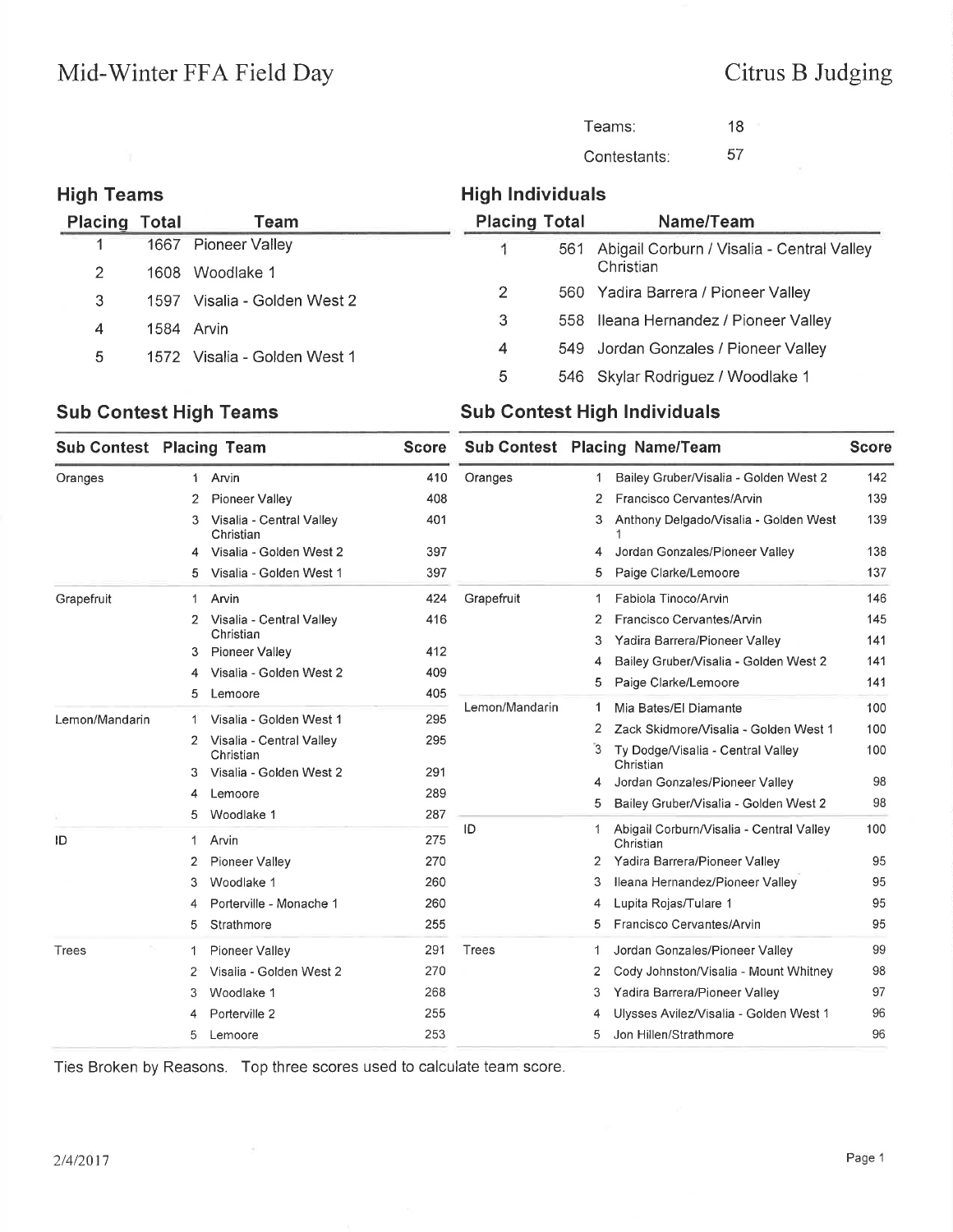Citrus B Judging

#### Individual Results

|                            |    | Oranges 1 Oranges 2 Lemon 1 Grapefruit Grapefruit Mandarin |    |    | 2  |    | Tree 1 | Rsns | Oranges 1 Grapefruit<br>1 Rns | Tree<br>Reasons | ID | Tie | Total                  | Place                |
|----------------------------|----|------------------------------------------------------------|----|----|----|----|--------|------|-------------------------------|-----------------|----|-----|------------------------|----------------------|
| <b>Arvin</b>               |    |                                                            |    |    |    |    |        |      |                               |                 |    |     | 1584                   | $\overline{4}$       |
| Camila Barrena             | 50 | 48                                                         | 41 | 42 | 47 | 50 | 50     | 37   | 40                            | 34              | 80 | 111 | 519                    | 24                   |
| Fabiola Tinoco             | 50 | 48                                                         | 42 | 47 | 50 | 50 | 38     | 37   | 49                            | 19              | 90 | 105 | 520*                   | 23                   |
| <b>Francisco Cervantes</b> | 50 | 48                                                         | 41 | 50 | 47 | 48 | 46     | 41   | 48                            | 22              | 95 | 111 | 536 *                  | $\overline{7}$       |
| Stacy Van Scoy             | 46 | 48                                                         | 47 | 48 | 38 | 50 | 40     | 42   | 47                            | 32              | 90 | 121 | 528 * 19               |                      |
| <b>El Diamante</b>         |    |                                                            |    |    |    |    |        |      |                               |                 |    |     |                        |                      |
| <b>Brooke Rouch</b>        | 50 | 32                                                         | 43 | 42 | 41 | 44 | 46     | 42   | 41                            | 40              | 90 | 123 | 1548<br>511<br>$\star$ | $\overline{1}$<br>30 |
| <b>Kimbley Bates</b>       | 48 | 46                                                         | 50 | 48 | 38 | 48 | 50     | 38   | 44                            | 30              | 65 | 112 | 505 * 34               |                      |
| Mia Bates                  | 50 | 46                                                         | 50 | 48 | 41 | 50 | 50     | 37   | 45                            | 30              | 85 | 112 | 532 * 13               |                      |
|                            |    |                                                            |    |    |    |    |        |      |                               |                 |    |     |                        |                      |
| <b>Exeter</b>              |    |                                                            |    |    |    |    |        |      |                               |                 |    |     | 535                    | 17                   |
| Mayalina Puerner           | 50 | 42                                                         | 40 | 46 | 50 | 50 | 50     | 39   | 43                            | 40              | 85 | 122 | 535 * 10               |                      |
| Lemoore                    |    |                                                            |    |    |    |    |        |      |                               |                 |    |     | <u>1526</u>            | 11                   |
| Dayna Hill                 | 46 | 42                                                         | 41 | 50 | 41 | 50 | 50     | 35   | 43                            | 30              | 65 | 108 | 493                    | 44                   |
| <b>Hailey Cortez</b>       | 40 | 48                                                         | 47 | 47 | 41 | 48 | 50     | 35   | 40                            | 31              | 70 | 106 | 497*                   | 40                   |
| Madi Guzman                | 50 | 46                                                         | 47 | 47 | 47 | 50 | 50     | 38   | 42                            | 32              | 45 | 112 | 494                    | $\star$ 43           |
| Paige Clarke               | 50 | 48                                                         | 47 | 50 | 47 | 50 | 50     | 39   | 44                            | 40              | 70 | 123 | 535* 9                 |                      |
| Orosi 1                    |    |                                                            |    |    |    |    |        |      |                               |                 |    |     | 1368                   | 16                   |
| David Magana               | 50 | 42                                                         | 47 | 44 | 25 | 48 | 50     | 32   | 40                            | 35              | 30 | 107 | 443 *                  | 56                   |
| Jasmin Andrada             | 48 | 46                                                         | 38 | 48 | 47 | 48 | 46     | 30   | 40                            | 22              | 55 | 92  | 468 * 52               |                      |
| <b>Shirley Gomez</b>       | 50 | 46                                                         | 42 | 50 | 30 | 50 | 50     | 31   | 44                            | 19              | 45 | 94  | 457 * 54               |                      |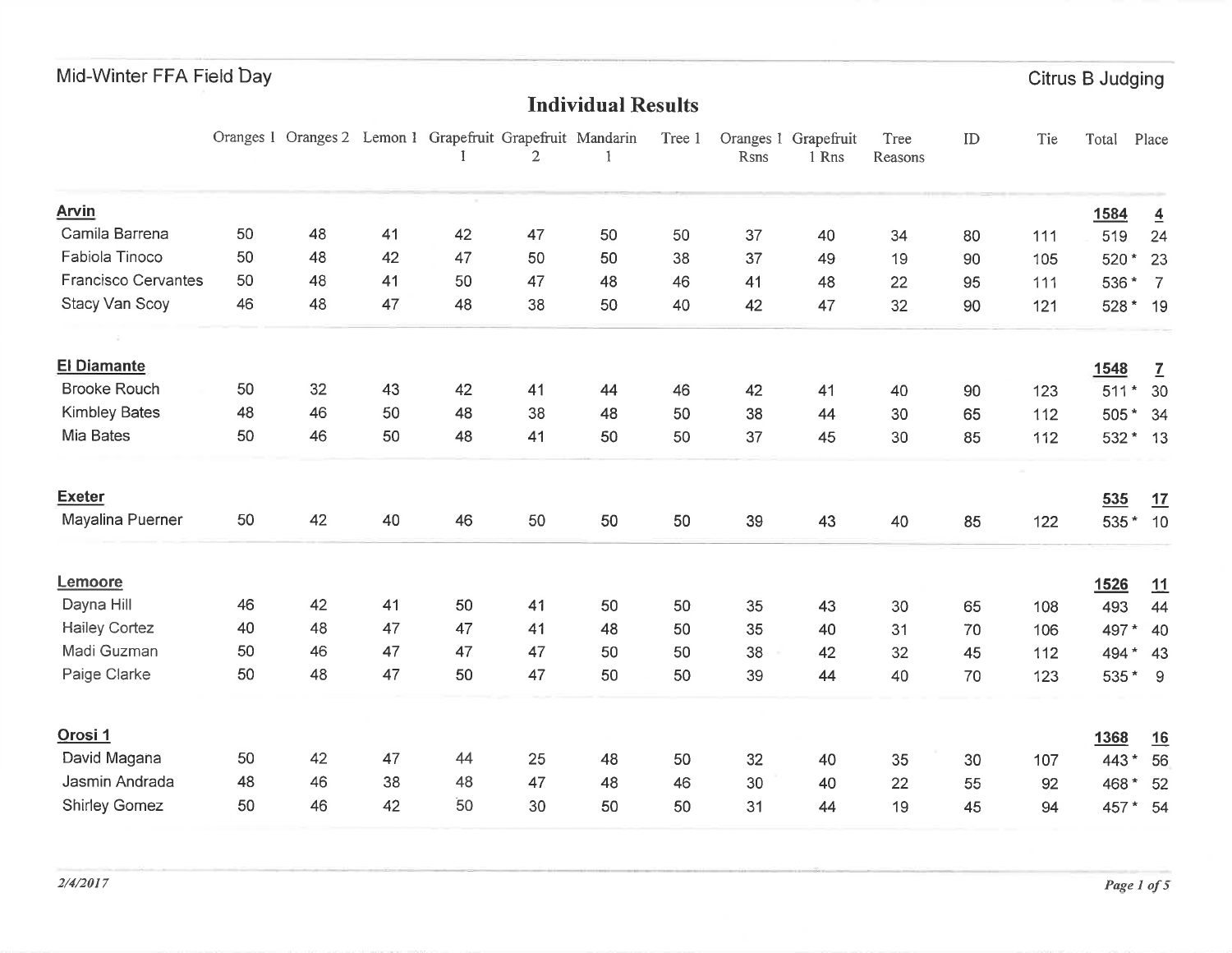Citrus B Judging

#### Individual Results

|                         |    | Oranges 1 Oranges 2 Lemon 1 Grapefruit Grapefruit Mandarin |    |    | $\overline{2}$ |    | Tree 1 | Rsns | Oranges 1 Grapefruit<br>1 Rns | Tree<br>Reasons | ID | Tie | Total    | Place          |
|-------------------------|----|------------------------------------------------------------|----|----|----------------|----|--------|------|-------------------------------|-----------------|----|-----|----------|----------------|
| <b>Pioneer Valley</b>   |    |                                                            |    |    |                |    |        |      |                               |                 |    |     | 1667     | $\overline{1}$ |
| Carolin Ponce           | 47 | 48                                                         | 47 | 43 | 47             | 50 | 50     | 37   | 44                            | 35              | 85 | 116 | 533      | 12             |
| Ileana Hernandez        | 46 | 42                                                         | 47 | 44 | 47             | 50 | 50     | 46   | 46                            | 45              | 95 | 137 | 558 *    | 3              |
| Jordan Gonzales         | 50 | 46                                                         | 50 | 48 | 41             | 48 | 50     | 42   | 45                            | 49              | 80 | 136 | 549 * 4  |                |
| Yadira Barrera          | 46 | 46                                                         | 47 | 48 | 47             | 44 | 50     | 44   | 46                            | 47              | 95 | 137 | 560 * 2  |                |
| Porterville - Monache 1 |    |                                                            |    |    |                |    |        |      |                               |                 |    |     | 1512     | 12             |
| <b>Enrique Martinez</b> | 39 | 48                                                         | 48 | 44 | 38             | 50 | 44     | 35   | 43                            | 22              | 95 | 100 | 506 *    | 33             |
| Lizbeth Leon            | 36 | 38                                                         | 50 | 47 | 47             | 44 | 50     | 35   | 40                            | 25              | 80 | 100 | 492 * 46 |                |
| <b>Sydney Dowling</b>   | 39 | 48                                                         | 47 | 48 | 41             | 48 | 50     | 32   | 41                            | 35              | 85 | 108 | 514 * 29 |                |
| Porterville - Monache 2 |    |                                                            |    |    |                |    |        |      |                               |                 |    |     | 1481     | 14             |
| Austin Thompson         | 36 | 42                                                         | 40 | 44 | 41             | 50 | 50     | 40   | 41                            | 35              | 75 | 116 | 494 *    | 42             |
| <b>Chris Martinez</b>   | 40 | 38                                                         | 42 | 48 | 41             | 48 | 34     | 35   | 38                            | 20              | 80 | 93  | 464 *    | 53             |
| Tommie Welch            | 39 | 50                                                         | 50 | 42 | 47             | 48 | 50     | 43   | 45                            | 39              | 70 | 127 | $523*$   | 22             |
| Porterville 1           |    |                                                            |    |    |                |    |        |      |                               |                 |    |     | 1460     | 15             |
| Cortlandt Honeyman      | 47 | 30                                                         | 43 | 46 | 38             | 38 | 46     | 25   | 38                            | 18              | 45 | 81  | 414      | 57             |
| Dana Duck               | 50 | 42                                                         | 42 | 43 | 47             | 48 | 48     | 30   | 39                            | 27              | 60 | 96  | 476 *    | 50             |
| Justina Hunter          | 42 | 48                                                         | 40 | 42 | 50             | 44 | 50     | 32   | 40                            | 16              | 65 | 88  | 469*     | 51             |
| Nariah McRae            | 45 | 42                                                         | 47 | 48 | 38             | 50 | 50     | 35   | 44                            | 36              | 80 | 115 | 515 * 27 |                |
| Porterville 2           |    |                                                            |    |    |                |    |        |      |                               |                 |    |     | 1502     | 13             |
| <b>Brandy Moody</b>     | 39 | 48                                                         | 47 | 43 | 41             | 48 | 50     | 36   | 40                            | 38              | 85 | 114 | $515*$   | 28             |
| Jerry Angeles           | 47 | 38                                                         | 50 | 40 | 41             | 48 | 50     | 38   | 40                            | 28              | 75 | 106 | 495 *    | 41             |
| Mac Miller              | 39 | 38                                                         | 37 | 47 | 41             | 50 | 50     | 38   | 48                            | 39              | 65 | 125 | 492 * 45 |                |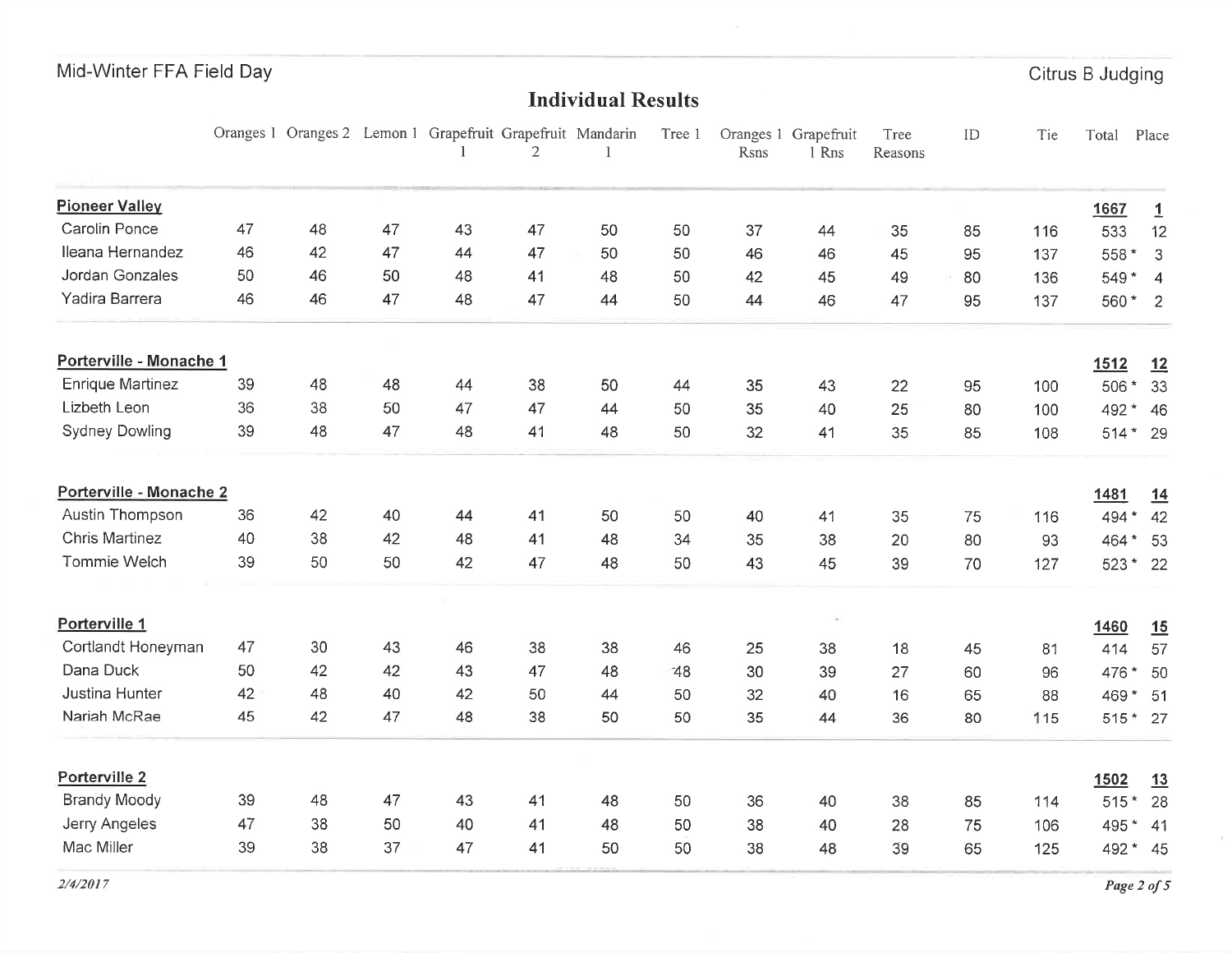| Mid-Winter FFA Field Day |  |  |  |
|--------------------------|--|--|--|
|--------------------------|--|--|--|

Citrus B Judging

## Individual Results

|                                    |    |    |    |    | Oranges 1 Oranges 2 Lemon 1 Grapefruit Grapefruit Mandarin<br>2 |    | Tree 1 | Rsns | Oranges 1 Grapefruit<br>1 Rns | Tree<br>Reasons | ID  | Tie | Total    | Place           |
|------------------------------------|----|----|----|----|-----------------------------------------------------------------|----|--------|------|-------------------------------|-----------------|-----|-----|----------|-----------------|
| <b>Strathmore</b>                  |    |    |    |    |                                                                 |    |        |      |                               |                 |     |     | 1546     | $\underline{8}$ |
| Destiny Lopez                      | 46 | 48 | 40 | 48 | 41                                                              | 48 | 50     | 36   | 40                            | 10              | 80  | 86  | 487*     | 48              |
| Goldfish Loftin                    | 46 | 48 | 41 | 40 | 38                                                              | 46 | 50     | 36   | 40                            | 29              | 65  | 105 | 479      | 49              |
| Jasmin Ramirez                     | 47 | 46 | 47 | 48 | 47                                                              | 50 | 50     | 35   | 37                            | 28              | 95  | 100 | 530 * 15 |                 |
| Jon Hillen                         | 50 | 48 | 42 | 47 | 41                                                              | 46 | 50     | 36   | 43                            | 46              | 80  | 125 | 529 * 16 |                 |
| Tulare 1                           |    |    |    |    |                                                                 |    |        |      |                               |                 |     |     | 1544     | 9               |
| Brandon Larkin                     | 50 | 48 | 47 | 40 | 50                                                              | 48 | 50     | 34   | 41                            | 20              | 70  | 95  | 498      | 39              |
| Katrina Kilburn                    | 40 | 48 | 47 | 43 | 50                                                              | 38 | 50     | 35   | 41                            | 32              | 80  | 108 | $504*$   | 36              |
| Lupita Rojas                       | 47 | 46 | 42 | 48 | 38                                                              | 50 | 50     | 39   | 42                            | 33              | 95  | 114 |          | 530 * 14        |
| Sydney Seaton                      | 47 | 48 | 47 | 42 | 41                                                              | 50 | 50     | 36   | 42                            | 32              | 75  | 110 | 510 * 31 |                 |
| Visalia - Central Valley Christian |    |    |    |    |                                                                 |    |        |      | $-719$                        |                 |     |     | 1572     | $\underline{6}$ |
| Abigail Corburn                    | 50 | 48 | 47 | 47 | 50                                                              | 50 | 50     | 36   | 43                            | 40              | 100 | 119 | 561*     | $\overline{1}$  |
| <b>Brant Miller</b>                | 50 | 48 | 50 | 50 | 47                                                              | 48 | 50     | 37   | 42                            | 24              | 60  | 103 | 506 * 32 |                 |
| Ty Dodge                           | 50 | 48 | 50 | 47 | 50                                                              | 50 | 50     | 34   | 40                            | 16              | 70  | 90  |          | 505 * 35        |
| Visalia - Golden West 1            |    |    |    |    |                                                                 |    |        |      |                               |                 |     |     | 1572     | $\overline{5}$  |
| Anthony Delgado                    | 50 | 48 | 50 | 50 | 25                                                              | 48 | 50     | 41   | 40                            | 26              | 90  | 107 |          | 518 * 26        |
| <b>Ulysses Avilez</b>              | 46 | 46 | 47 | 50 | 38                                                              | 50 | 50     | 36   | 46                            | 46              | 70  | 128 | 525 *    | 20              |
| Zack Skidmore                      | 47 | 48 | 50 | 43 | 50                                                              | 50 | 46     | 35   | 42                            | 28              | 90  | 105 |          | 529 * 18        |
| Visalia - Golden West 2            |    |    |    |    |                                                                 |    |        |      |                               |                 |     |     | 1597     | $\overline{3}$  |
| <b>Bailey Gruber</b>               | 50 | 48 | 50 | 47 | 47                                                              | 48 | 50     | 44   | 47                            | 36              | 70  | 127 | 537*     | 6               |
| Libbie Jameson                     | 48 | 48 | 47 | 50 | 41                                                              | 48 | 50     | 40   | 43                            | 40              | 80  | 123 | $535*8$  |                 |

 $\hat{\sigma}$ 

Page of the state of the state of the state of the state of the state of the state of the state of the state of the state of the state of the state of the state of the state of the state of the state of the state of the st  $e 3 of 5$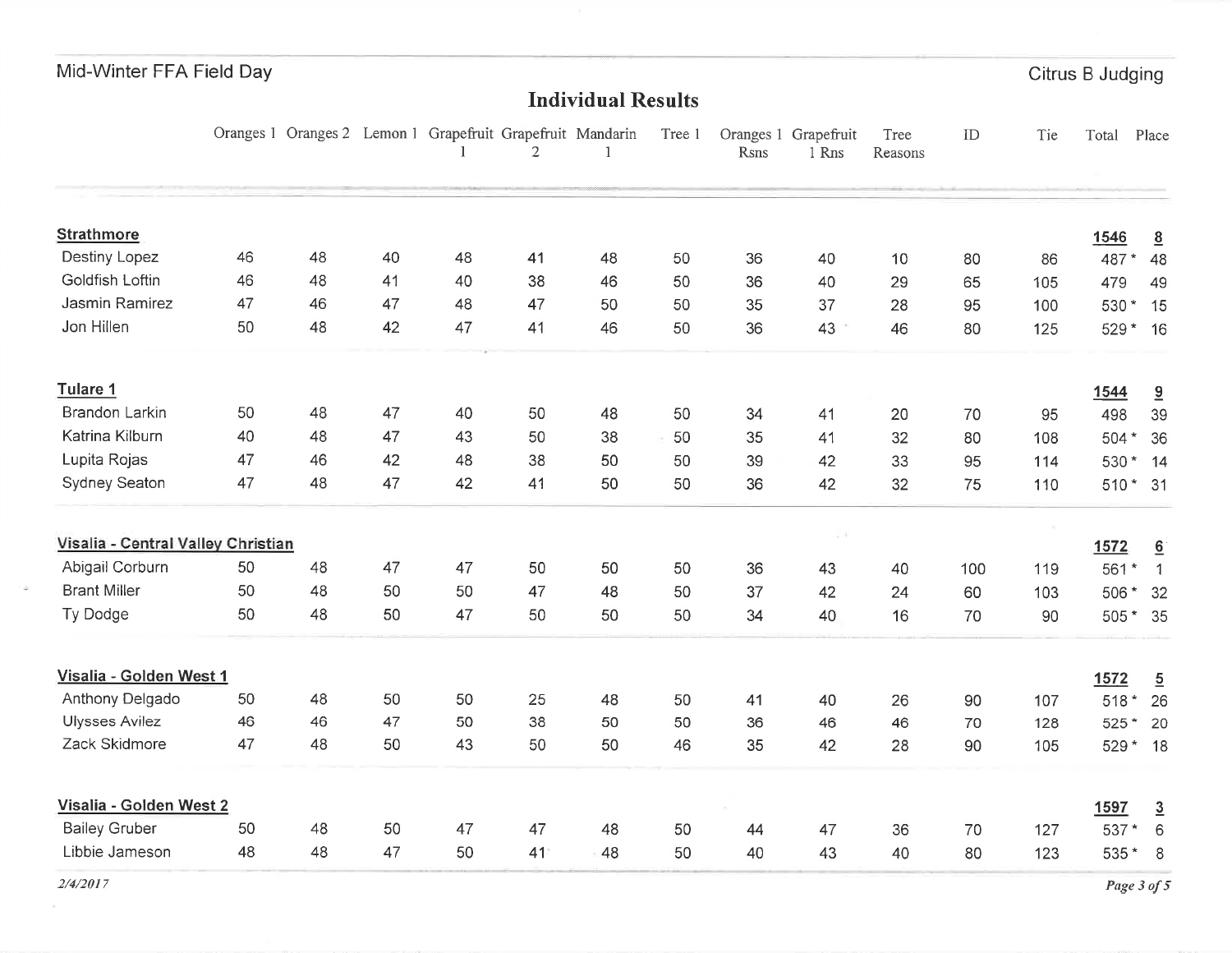| Mid-Winter FFA Field Day |    |    |    |                                                            |    |                           |        |      |                               |                 |               |     | Citrus B Judging |                |
|--------------------------|----|----|----|------------------------------------------------------------|----|---------------------------|--------|------|-------------------------------|-----------------|---------------|-----|------------------|----------------|
|                          |    |    |    |                                                            |    | <b>Individual Results</b> |        |      |                               |                 |               |     |                  |                |
|                          |    |    |    | Oranges 1 Oranges 2 Lemon 1 Grapefruit Grapefruit Mandarin | 2  |                           | Tree 1 | Rsns | Oranges 1 Grapefruit<br>1 Rns | Tree<br>Reasons | $\mathbf{ID}$ | Tie | Total            | Place          |
| Madison Reyna            | 36 | 48 | 48 | 50                                                         | 38 | 50                        | 50     | 35   | 46                            | 44              | 80            | 125 | 525 * 21         |                |
| Visalia - Mount Whitney  |    |    |    |                                                            |    |                           |        |      |                               |                 |               |     | <u>446</u>       | <u>18</u>      |
| Cody Johnston            | 36 | 38 | 41 | 43                                                         | 47 | 48                        | 50     | 35   | $\pmb{0}$                     | 48              | 60            | 83  | 446 *            | 55             |
| <b>Woodlake 1</b>        |    |    |    |                                                            |    |                           |        |      |                               |                 |               |     | 1608             | $\overline{2}$ |
| Esai Lucatero            | 40 | 48 | 47 | 50                                                         | 41 | 48                        | 50     | 35   | 49                            | 45              | 80            | 129 | 533*             | 11             |
| Kenya Pinon              | 46 | 48 | 50 | 43                                                         | 38 | 48                        | 46     | 39   | 40                            | 24              | 65            | 103 | 487              | 47             |
| Reanna Munoz             | 50 | 48 | 47 | 40                                                         | 50 | 48                        | 50     | 36   | 42                            | 28              | 90            | 106 | 529*             | 17             |
| Skylar Rodriguez         | 46 | 48 | 47 | 48                                                         | 38 | 50                        | 50     | 39   | 45                            | 45              | 90            | 129 | 546 * 5          |                |
| <b>Woodlake 2</b>        |    |    |    |                                                            |    |                           |        |      |                               |                 |               |     | 1527             | 10             |
| Daniela Frausto          | 47 | 48 | 47 | 43                                                         | 41 | 48                        | 50     | 35   | 40                            | 30              | 75            | 105 | 504 *            | 37             |
| Gerardo Palafox Jr.      | 47 | 48 | 50 | 48                                                         | 47 | 48                        | 50     | 36   | 44                            | 21              | 80            | 101 | $519*$           | 25             |
| <b>Walter Monroy</b>     | 39 | 48 | 43 | 40                                                         | 47 | 48                        | 50     | 30   | 40                            | 24              | 95            | 94  | $504*$           | 38             |

 $\mathcal{M}$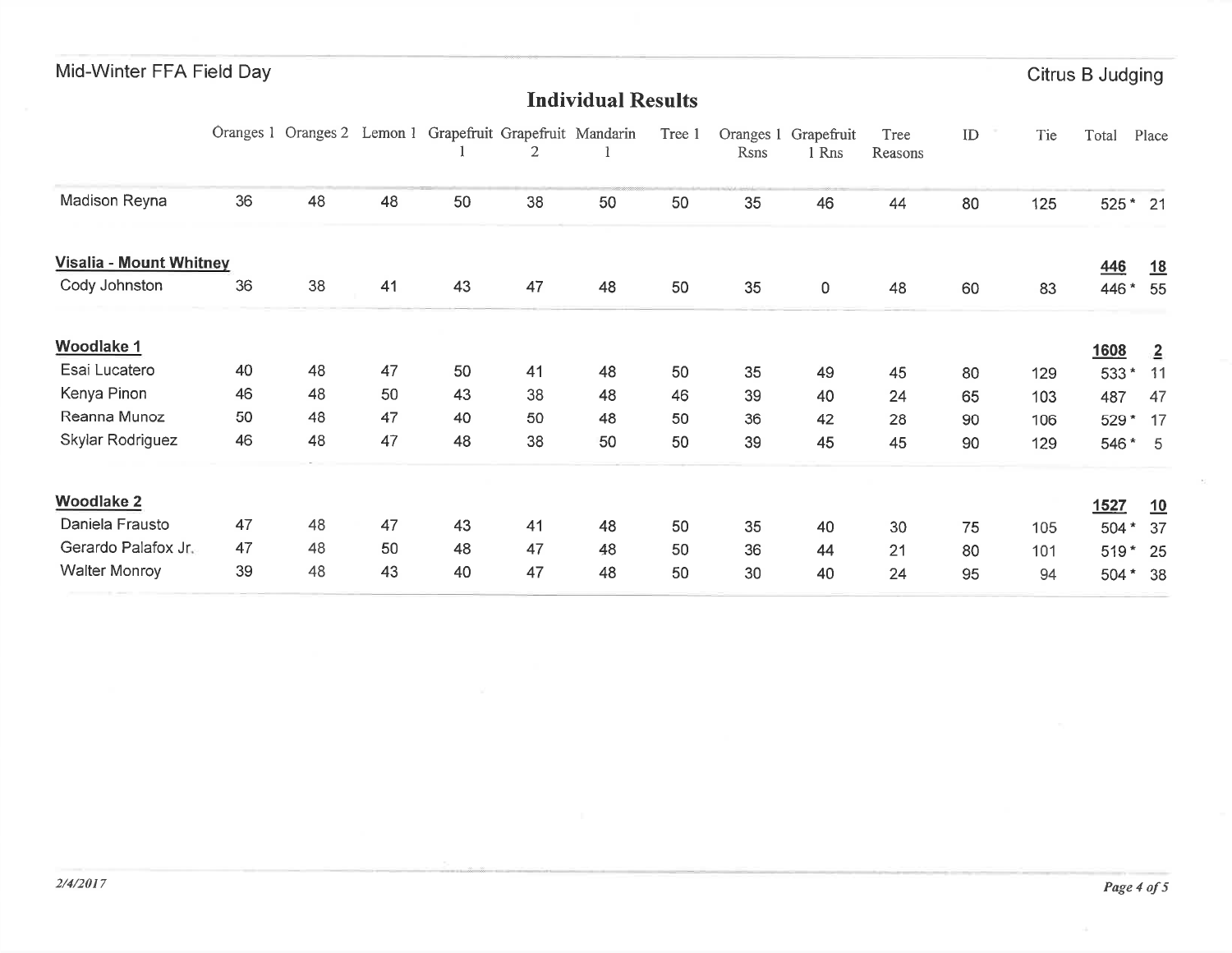#### Individual Results

Oranges I Oranges 2 Lemon I Grapefruit Grapefruit Mandarin Tree I $\frac{1}{2}$   $\frac{1}{1}$ Oranges I Grapefruit1 Rns ID Tie Total Place TreeReasons

Ties Broken by Reasons. Top three scores used to calculate team score.

| <b>Class</b>        | Max Score Official Cut 1 Cut 2 |      |                |   | Cut3 |
|---------------------|--------------------------------|------|----------------|---|------|
| 01 Oranges 1        | 50                             | 1234 | $\overline{2}$ | 4 | 3    |
| 02 Oranges 2        | 50                             | 2341 | $\overline{2}$ | 4 | 2    |
| 03 Lemon 1          | 50                             | 4123 | 3              | 3 | 2    |
| 04 Grapefruit 1     | 50                             | 1234 | 2              | 3 | 4    |
| 05 Grapefruit 2     | 50                             | 1432 | 2              | 3 | 3    |
| 06 Mandarin 1       | 50                             | 1423 | $\overline{2}$ | 2 | 4    |
| 07 Tree 1           | 50                             | 1243 | 2              |   |      |
| 08 Oranges 1 Rsns   | 50                             |      |                |   |      |
| 09 Grapefruit 1 Rns | 50                             |      |                |   |      |
| 10 Tree Reasons     | 50                             |      |                |   |      |
| 11 ID               | 100                            |      |                |   |      |

" Scores used to compute team score

Citrus B Judging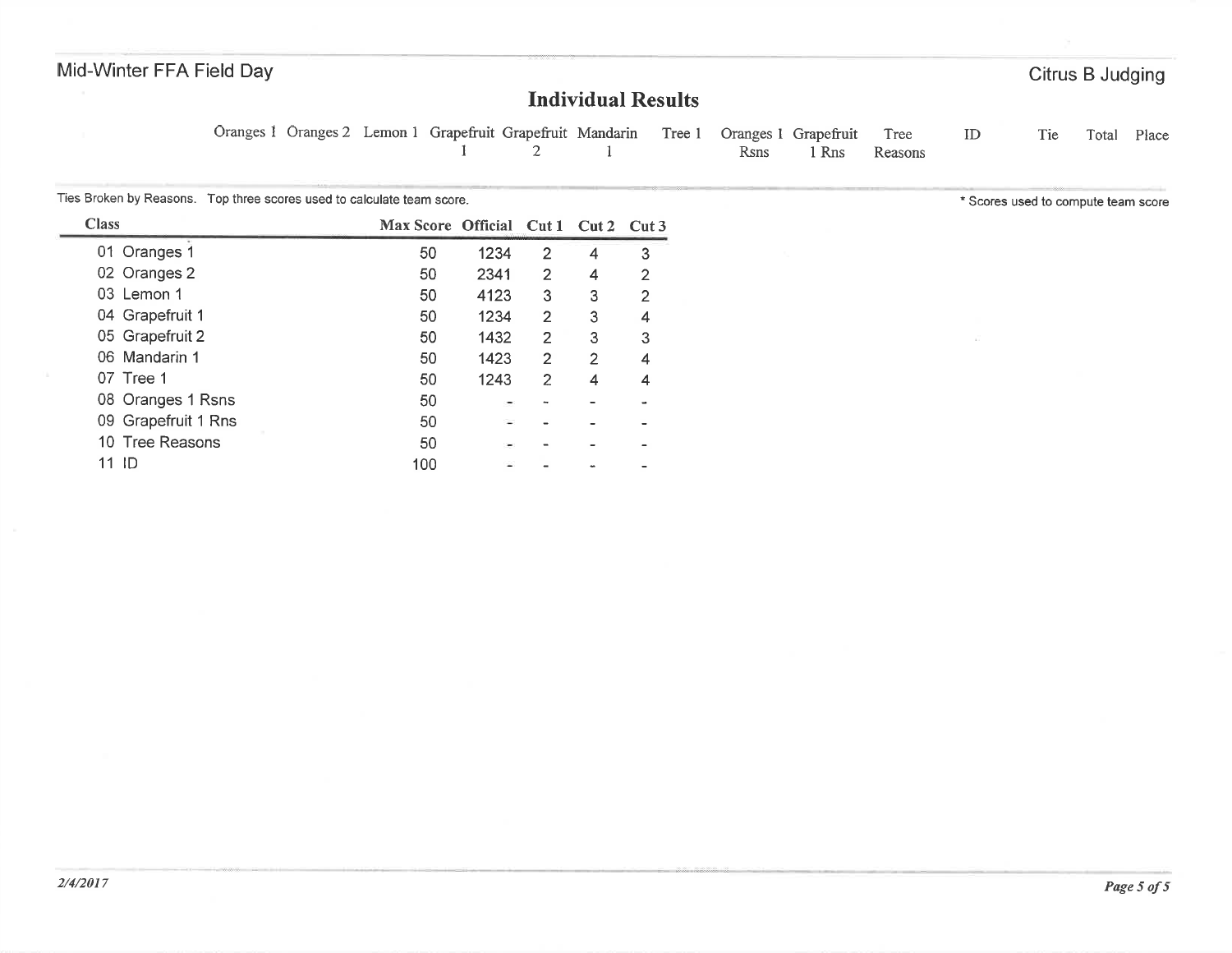# Mid-Winter FFA Field Day Citrus B Judging

| <b>Sub Contest</b> | Placing        | <b>Team</b>                        | <b>Score</b> |
|--------------------|----------------|------------------------------------|--------------|
| Oranges            | $\mathbf{1}$   | Arvin                              | 410          |
|                    | $\overline{2}$ | Pioneer Valley                     | 408          |
|                    | 3              | Visalia - Central Valley Christian | 401          |
|                    | 4              | Visalia - Golden West 2            | 397          |
|                    | 5              | Visalia - Golden West 1            | 397          |
| Grapefruit         | $\mathbf{1}$   | Arvin                              | 424          |
|                    | $\overline{2}$ | Visalia - Central Valley Christian | 416          |
|                    | 3              | Pioneer Valley                     | 412          |
|                    | 4              | Visalia - Golden West 2            | 409          |
|                    | 5              | Lemoore                            | 405          |
| Lemon/Mandarin     | $\mathbf 1$    | Visalia - Golden West 1            | 295          |
|                    | 2              | Visalia - Central Valley Christian | 295          |
|                    | 3              | Visalia - Golden West 2            | 291          |
|                    | 4              | Lemoore                            | 289          |
|                    | 5              | Woodlake 1                         | 287          |
| ID                 | 1              | Arvin                              | 275          |
|                    | $\sqrt{2}$     | Pioneer Valley                     | 270          |
|                    | 3              | Woodlake 1                         | 260          |
|                    | $\overline{4}$ | Porterville - Monache 1            | 260          |
|                    | 5              | Strathmore                         | 255          |
| <b>Trees</b>       | 1              | Pioneer Valley                     | 291          |
|                    | $\overline{2}$ | Visalia - Golden West 2            | 270          |
|                    | 3              | Woodlake 1                         | 268          |
|                    | 4              | Porterville 2                      | 255          |
|                    | 5              | Lemoore                            | 253          |
|                    |                |                                    |              |